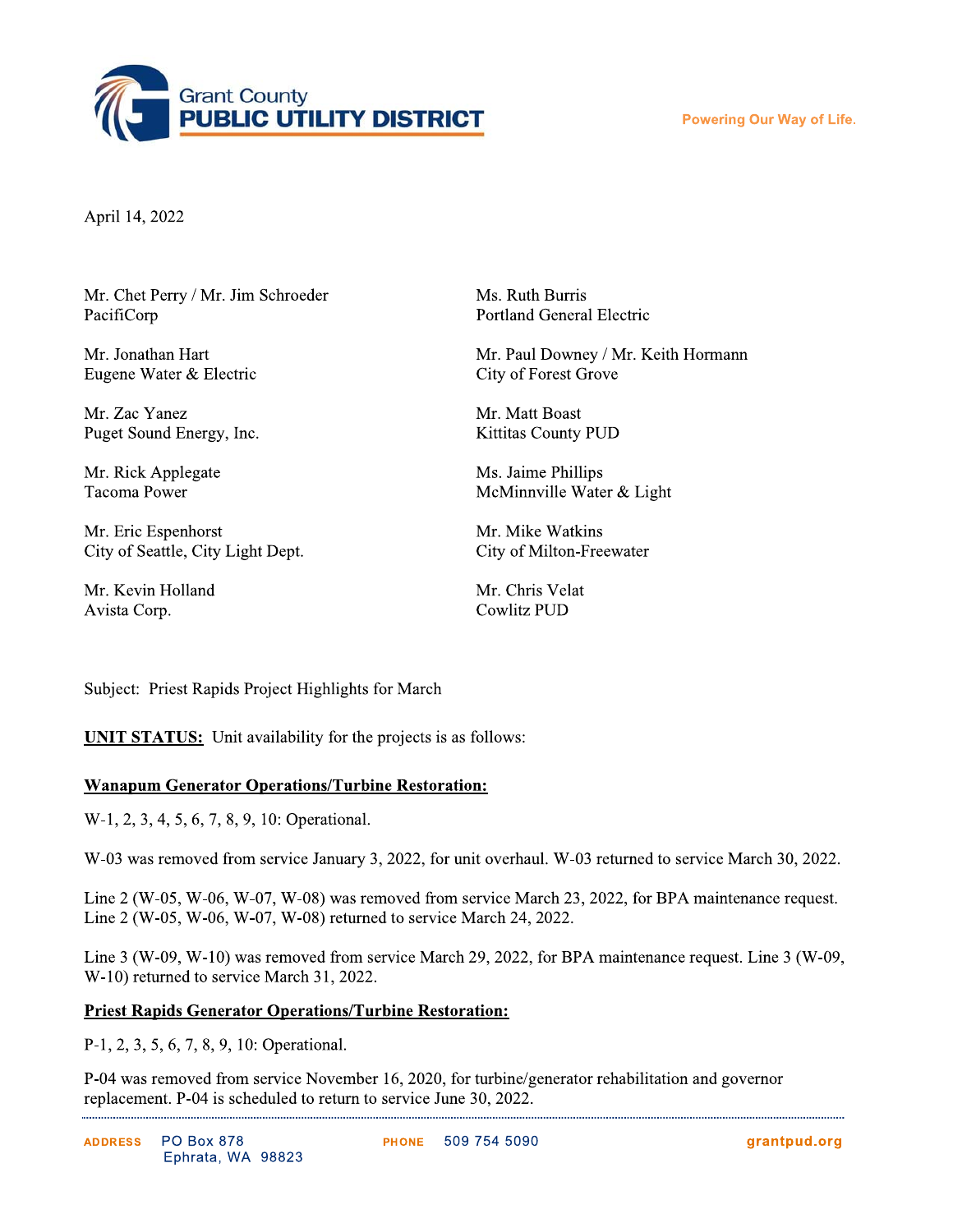Priest Rapids Project Highlights April 14, 2022

P-06 was forced out of service March 3, 2022, due to an analog datalink failure. P-06 returned to service March 4, 2022.

**GENERATION STATUS REPORTS:** March Generation Reports are attached for your information and use.

**ELECTRIC SERVICE INTERRUPTION REPORTS:** March Electric Service Interruption Reports are attached for your information and use.

The regular monthly meeting of the Grant County P.U.D. Power Purchasers' Advisory Committee will be held on Wednesday, June 15<sup>th</sup> at 10:00 a.m. via Webex.

The District representative is Phillip Law. Phillip's telephone number is: 509-754-5090.

Sincerely,

Dale Campbell

Dale Campbell, P.E. Senior Manager of Power Production Engineering

DC:cec

Attachments

- $C:$ HED Main Files 1.1.1.2 Tom Flint Larry Schaapman Judy Wilson Nelson Cox **Terry Pyle** Chief Operator/Wanapum **Chief Operator/Priest Rapids**
- Dale Campbell Phillip Law **Bonnie Overfield** Ty Ehrman Shane Lee **Ben Pearson** Joseph Boitano Rey Pulido

. . . . . . . . . . . . . . . . . . . .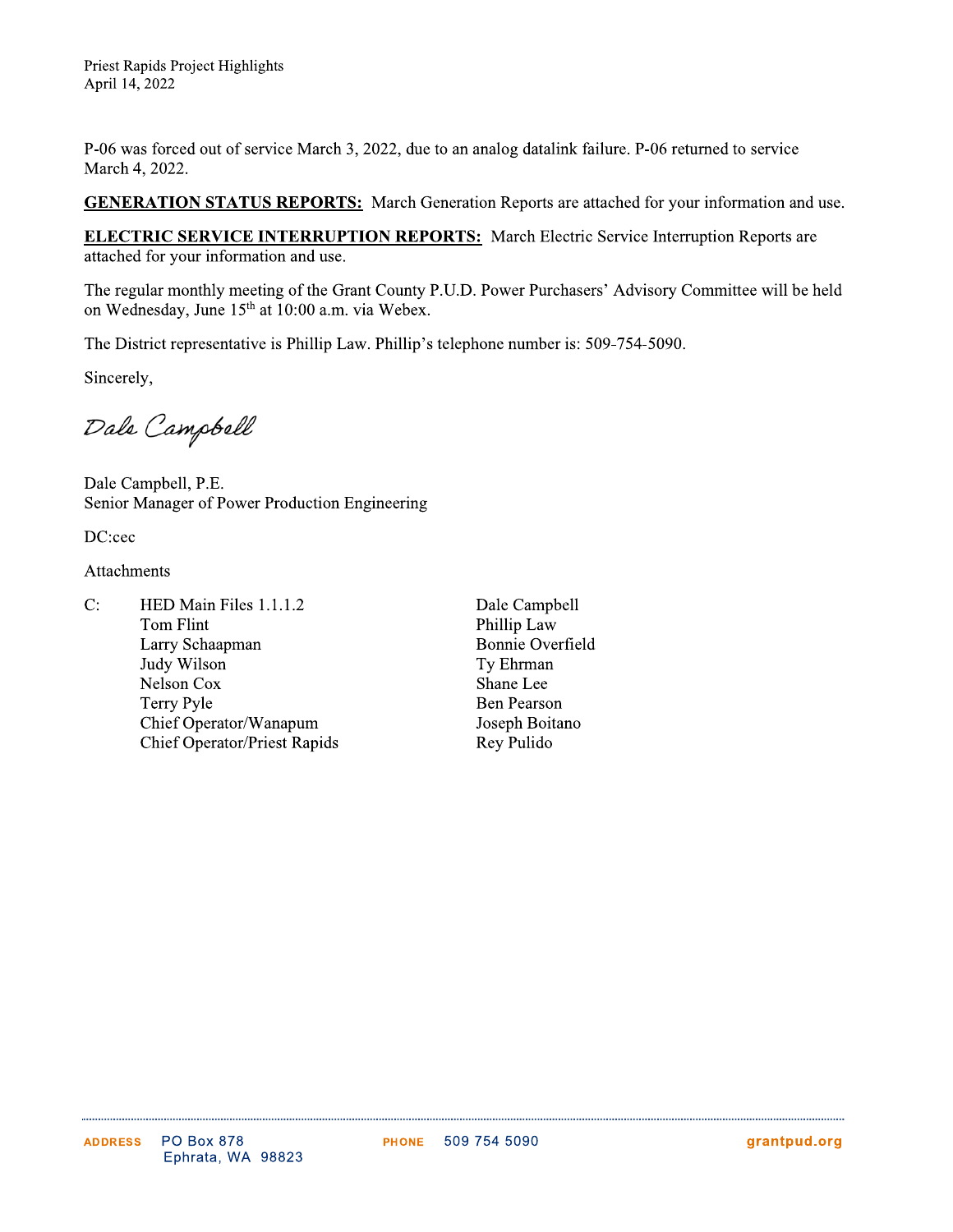## Wanapum

## Public Utility District of Grant County, Ephrata, Washington<br>MONTHLY REPORT OF POWER OPERATIONS

## **March 2022**

| Installed Capacity (A)     | 1,120,000       | kW  | Hours Plant Operated:              | 743         |      |
|----------------------------|-----------------|-----|------------------------------------|-------------|------|
| Gross Generation (B)       | 469,406,200     | kWH | <b>Plant Use</b>                   | 652,900     | kWH. |
| Max. Hourly Generation (C) | 924,600         | kWH | Net Generation                     | 468,753,300 | kWH  |
| Time of Max. Hourly Gen.   | 03/24/2022 1900 |     | <b>Water for Generation</b><br>(D) | 6,643,780   | A.F. |
| <b>Plant Factor</b>        | 56.41%          |     | Water Bypassed (E)                 | 233,660     | A.F. |
| <b>Utilization Factor</b>  | 82.55%          |     | Water for Fish (F)                 | 114,680     | A.F. |
| Water Factor:              | 95.02%          |     | Average Hydraulic<br>Head:         | 79.5        | Feet |

## **UNIT SERVICE RECORD**

| <b>Unit</b><br>No | <b>Monthly Gen.</b><br>(mWH) | Hrs.<br><b>Operation</b> | <b>Hrs Down</b><br>For Maint. | <b>Availability</b><br>Factor (G) | <b>Nature of Maintenance</b>        |
|-------------------|------------------------------|--------------------------|-------------------------------|-----------------------------------|-------------------------------------|
|                   |                              |                          |                               |                                   |                                     |
| $W-1$             | 53,696                       | 670.00                   | 9.97                          | 0.99                              | Slip Ring Maintenance               |
| $W-2$             | 58,125                       | 730.88                   | 7.47                          | 0.99                              | W2 Slip ring maintenance            |
| $W-3$             | 2,504                        | 32.63                    | 710.37                        | 0.04                              | For unit overhaul.                  |
| $W-4$             | 48,942                       | 614.18                   | 7.28                          | 0.99                              | <b>Slip Ring Maintenance</b>        |
| $W-5$             | 43,000                       | 539.12                   | 31.42                         | 0.96                              | for Line 2 outage. (Cade)           |
| $W-6$             | 55,692                       | 711.47                   | 31.42                         | 0.96                              | for Line 2 outage. (Cade)           |
| $W-7$             | 52,027                       | 656.20                   | 31.42                         | 0.96                              | for Line 2 outage. (Cade)           |
| $W-8$             | 52,698                       | 657.68                   | 31.42                         | 0.96                              | for Line 2 outage. (Cade)           |
| $W-9$             | 52,526                       | 658.18                   | 55.85                         | 0.92                              | - Line #3 Outage for MCC (K. Morse) |
| $W-10$            | 50,196                       | 627.68                   | 52.95                         | 0.93                              | - Line #3 Outage for MCC (K. Morse) |

(G) Availability  $\overrightarrow{Factor}$ 

Hours in Month - Hours Down for Maint. Hours in Month

Plant Factor =  $\frac{(B) * 100}{(A) *$  Hours in Month Utiization Factor =  $\frac{(C)}{(A)}$  \* 100 Water Factor =  $\frac{(D)}{(D) + (E) + (F)}$  \* 100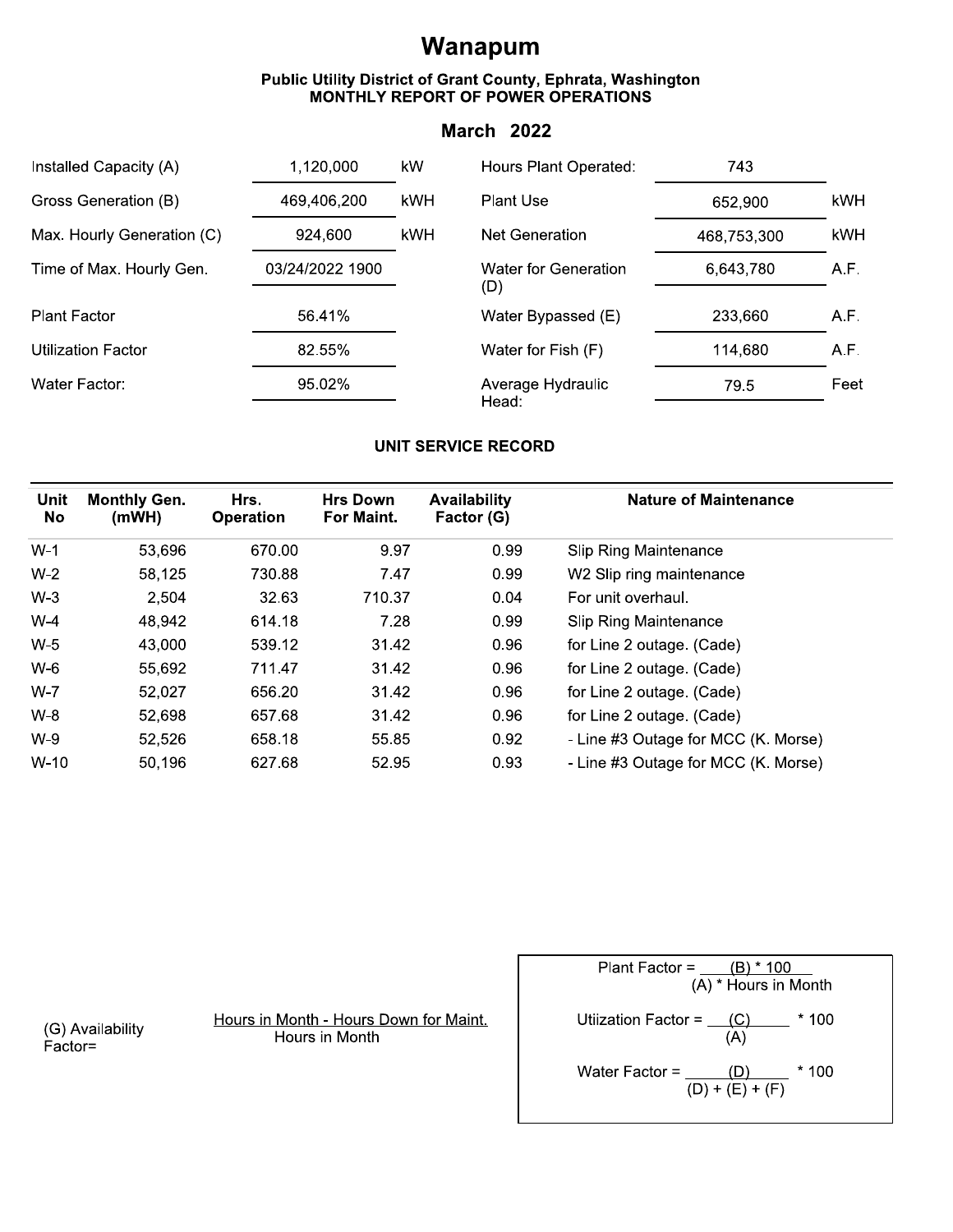| <b>Plant Service Interruptions</b> |      |        |          |        |                           |            | Plant: WANAPUM  |                                     | <b>March, 2022</b> |
|------------------------------------|------|--------|----------|--------|---------------------------|------------|-----------------|-------------------------------------|--------------------|
|                                    |      |        | Duration |        | <b>Breaker</b><br>Circuit |            | Relays Operated |                                     |                    |
| Date                               | Time | Month  | Total    | j      | Tripped                   | Type       | Cause           | Remarks                             |                    |
| 03/01/2022                         | 0000 | 710:22 | 2072:18  | $W-3$  | W-332                     | MAN        | $\overline{1}$  | For unit overhaul.                  |                    |
| 03/07/2022                         | 0600 | 9:58   | 9:58     | $\geq$ | $W-132$                   | <b>MAN</b> |                 | Slip Ring Maintenance               |                    |
| 03/08/2022                         | 0606 | 7:17   | 7:17     | $N-4$  | W-432                     | MAN        |                 | Slip Ring Maintenance               |                    |
| 03/09/2022                         | 0606 | 7:28   | 7:28     | $W-2$  | W-232                     | <b>MAN</b> |                 | W2 Slip ring maintenance            |                    |
| 03/23/2022                         | 0814 | 31:25  | 31:25    | $W-5$  | W-532                     | MAN        |                 | for Line 2 outage. (Cade)           |                    |
| 03/23/2022                         | 0814 | 31.25  | 31:25    | $W-6$  | W-632                     | <b>MAN</b> |                 | for Line 2 outage. (Cade)           |                    |
| 03/23/2022                         | 0814 | 31:25  | 31:25    | $W-7$  | W-732                     | <b>MAN</b> |                 | for Line 2 outage. (Cade)           |                    |
| 03/23/2022                         | 0814 | 31:25  | 31:25    | $W-8$  | W-832                     | MAN        |                 | for Line 2 outage. (Cade)           |                    |
| 03/29/2022                         | 0708 | 52:57  | 52:57    | $W-10$ | W-1032                    | <b>NAN</b> |                 | - Line #3 Outage for MCC (K. Morse) |                    |
| 03/29/2022                         | 0709 | 55:51  | 55:51    | $W-9$  | W-932                     | MAN        |                 | - Line #3 Outage for MCC (K. Morse) |                    |

R<u>elay Types:</u> MAN - Manual OC - Overcurrent DIFF - Differential FREO - Frequency GRD - Ground V - Voltage THER - Thermal TRIP - 98E Trip OTH - Other<br>Causes: Dupting 2 Alldharwwatter 3 Trees, etc. Include 4 Malebus damage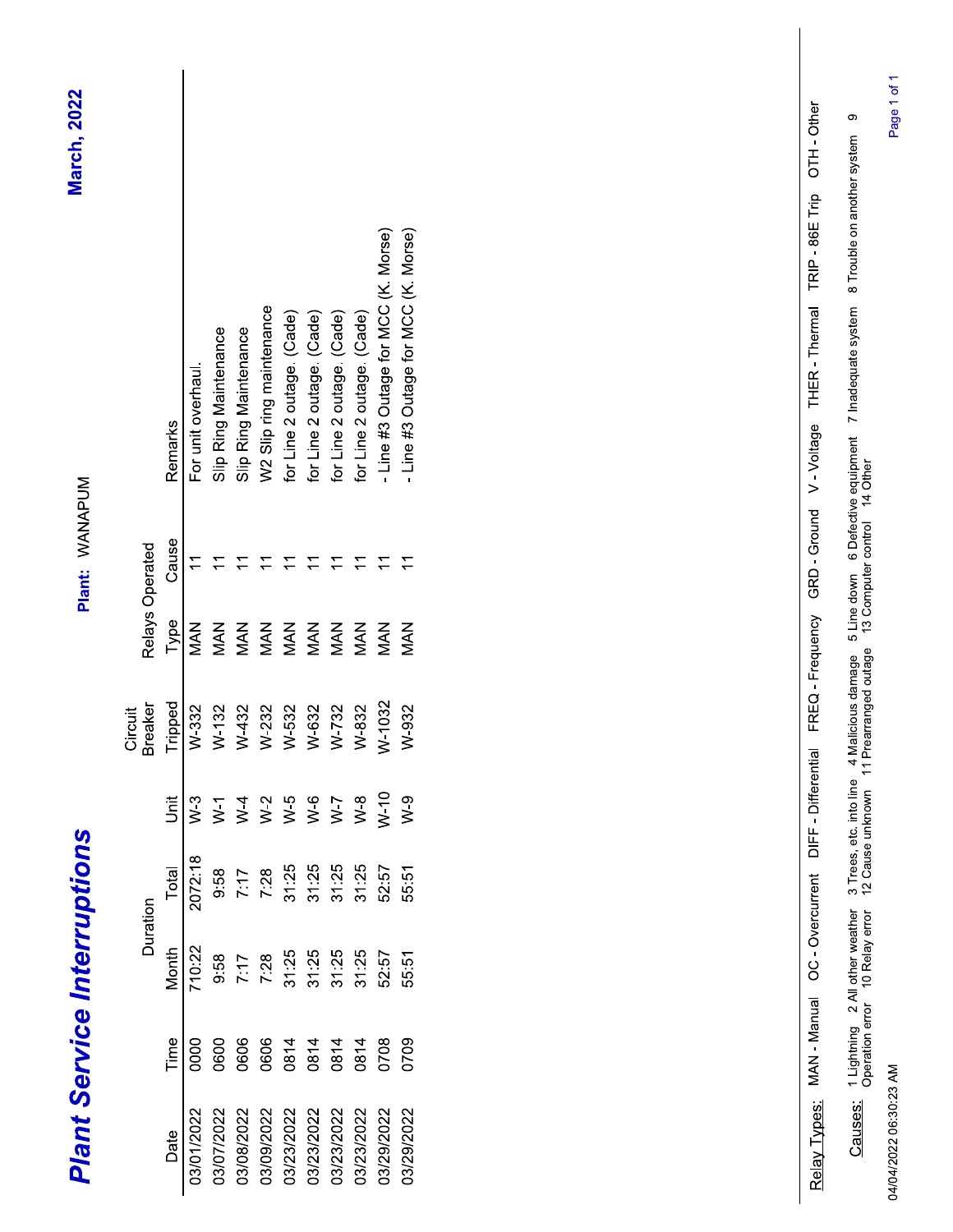**WANAPUM POWERPLANT GENERATION SUMMARY**<br>MARCH 2022

|                                                       |                                  | GENERATION (MWH)          |                                 |                      | <b>MAINTENANCE HOURS</b> |
|-------------------------------------------------------|----------------------------------|---------------------------|---------------------------------|----------------------|--------------------------|
| <b>UNIT</b>                                           | INSTALLED CAPACITY<br>100% RATED | CURRENT                   | УTD                             | CURRENT              | УTD                      |
| $\geq$                                                | 112.00                           | 53,696                    | 182,313                         | (4)                  | 9.97                     |
| $W-2$                                                 | 112.00                           | 58,125                    | 186,850                         | 7.47 $(A)$           | 7.47                     |
| $W-3$                                                 | 112.00                           | 2,504                     | 7,221                           | 710.37 (B)           | 2,072.30                 |
| $W - 4$                                               | 112.00                           | 48,942                    | 153,898                         | 7.28(A)              | 228.98                   |
| $W-5$                                                 | 112.00                           | 43,000                    | 168,260                         | $31.42$ (C)          | 41.20                    |
| $\frac{6}{3}$                                         | 112.00                           | 55,692                    | 181,680                         | $31.42$ (C)          | 41.30                    |
| $N-7$                                                 | 112.00                           | 52,027                    | 179,763                         | $31.42$ (C)          | 31.42                    |
| $W-8$                                                 | 112.00                           | 52,698                    | 181,539                         | $31.42$ (C)          | 31.42                    |
| $W-9$                                                 | 112.00                           | 52,526                    | 174,049                         | 55.85 <sub>(D)</sub> | 115.17                   |
| $W-10$                                                | 112.00                           | 50,196                    | 177,322                         | 52.95 (D)            | 52.95                    |
| <b>NET GENERATION:</b><br>PROJECT TOTAL<br>PLANT USE: | 1120.00                          | 469,406<br>653<br>468,753 | 1,592,895<br>2,043<br>1,590,852 | 969.57               | 2,632.18                 |

# PLANT RATING CURVE CAPACITY BASED ON 40 YR WATER

996,910

(A) Slip ring maintenance<br>(B) Unit overhaul<br>(C) Line 2 outage<br>(D) Line 3 outage for MCC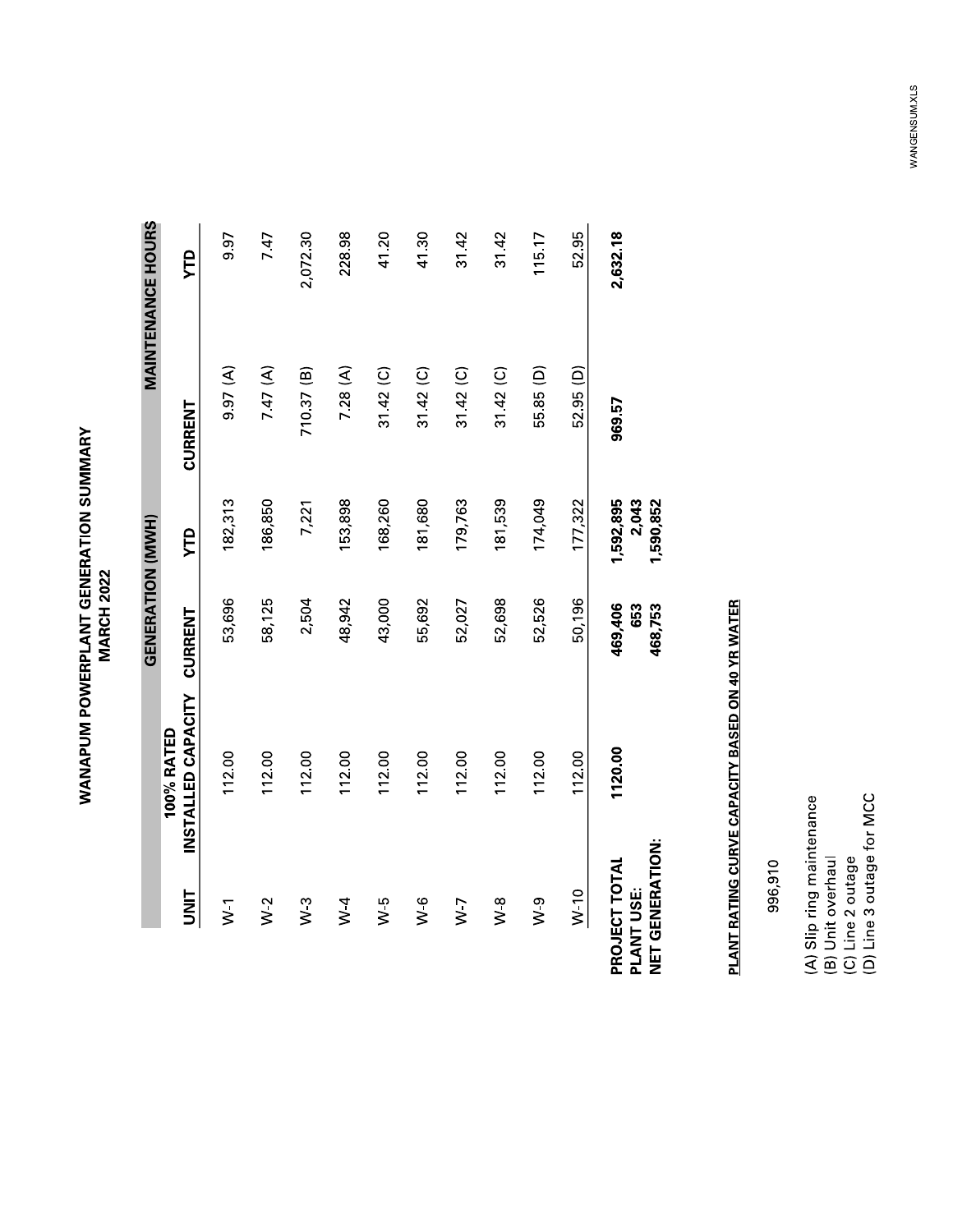## WANAPUM POWERPLANT<br>WATER UTILIZATION<br>MARCH 2022

EQUIVALENT ENERGY (MWH) WATER UTILIZED (ACRE FEET)

| TOTAL RIVER FLOW          | 6,992,120 | 494,018 |  |
|---------------------------|-----------|---------|--|
| WATER FOR GENERATION      | 6,643,780 | 169,406 |  |
| WATER FOR FISH FACILITIES | 114,680   | 8,103   |  |
| WATER FOR FISH SPILL      |           |         |  |
| <b>WATER SPILLED</b>      | 233,660   | 16,509  |  |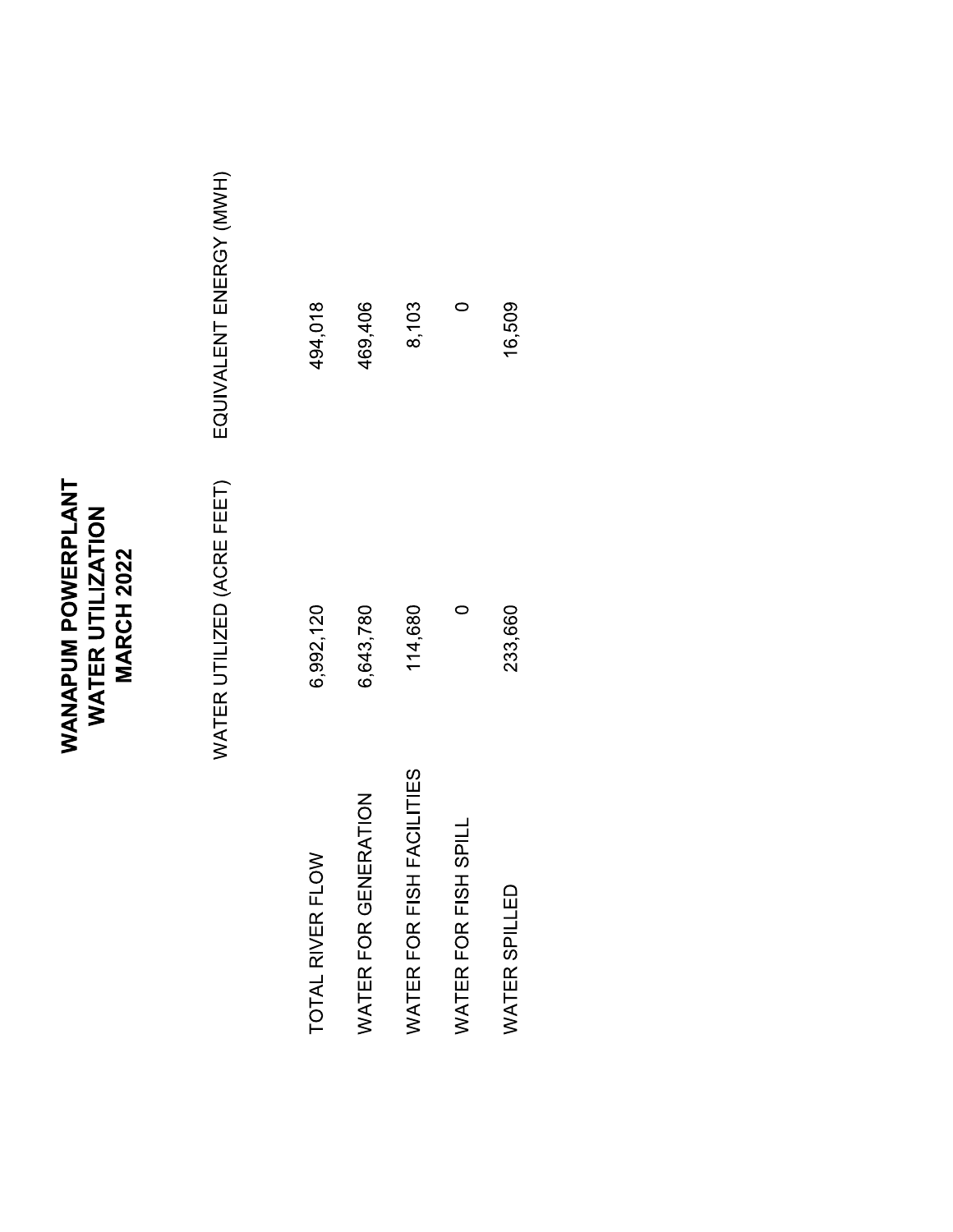## **Wanapum Water Utilization Report March 2022**



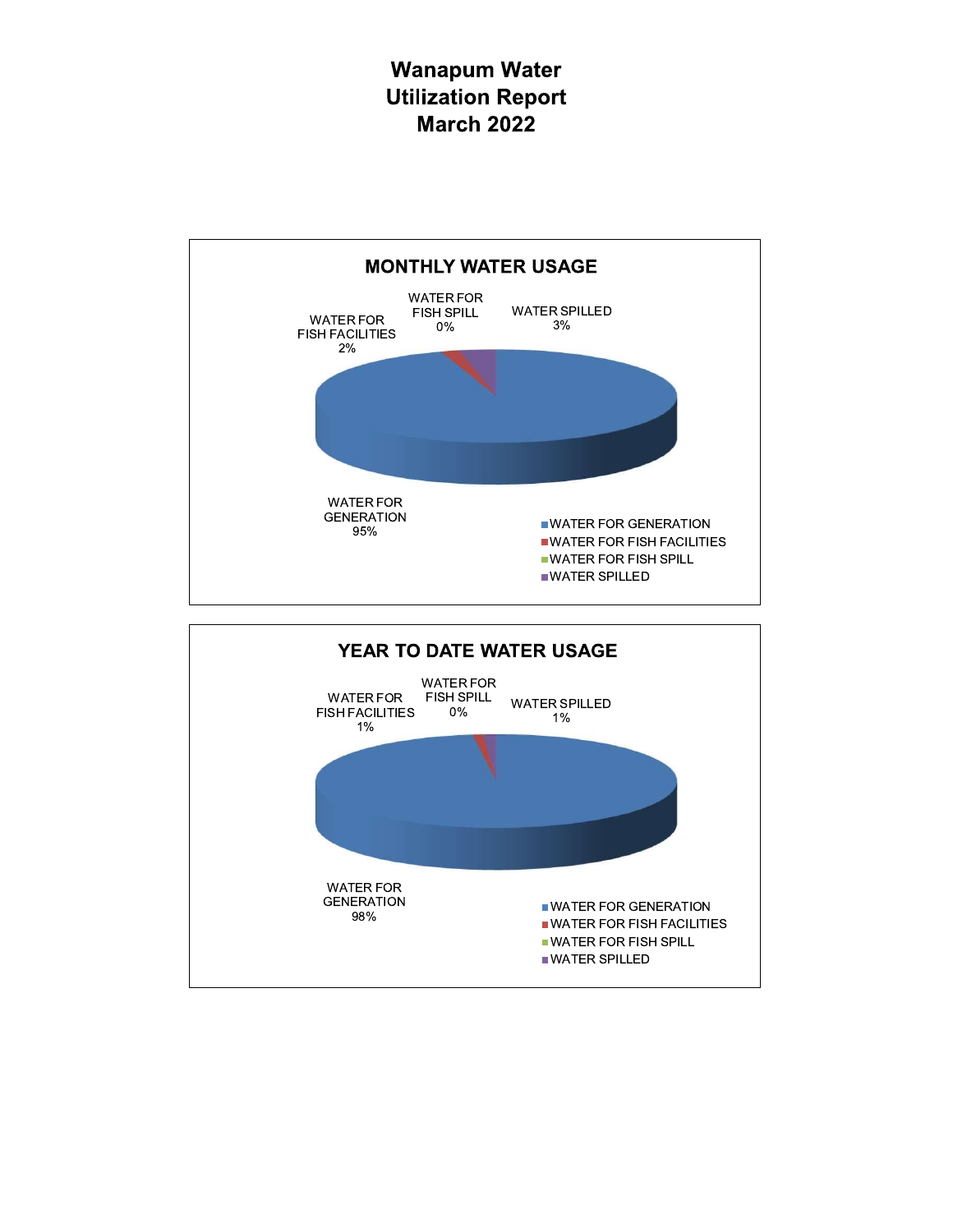## **Priest Rapids**

## Public Utility District of Grant County, Ephrata, Washington<br>MONTHLY REPORT OF POWER OPERATIONS

## **March 2022**

| Installed Capacity (A)     | 950,000         | kW         | Hours Plant Operated:              | 743         |      |
|----------------------------|-----------------|------------|------------------------------------|-------------|------|
| Gross Generation (B)       | 449,591,200     | kWH        | <b>Plant Use</b>                   | 1,028,600   | kWH  |
| Max. Hourly Generation (C) | 816,300         | <b>kWH</b> | Net Generation                     | 448,562,600 | kWH  |
| Time of Max. Hourly Gen.   | 03/06/2022 1800 |            | <b>Water for Generation</b><br>(D) | 6,689,660   | A.F. |
| <b>Plant Factor</b>        | 63.70%          |            | Water Bypassed (E)                 | 58,890      | A.F. |
| <b>Utilization Factor</b>  | 85.93%          |            | Water for Fish (F)                 | 47,480      | A.F. |
| Water Factor:              | 98.43%          |            | Average Hydraulic<br>Head:         | 76.7        | Feet |

## **UNIT SERVICE RECORD**

| Unit<br>No | <b>Monthly Gen.</b><br>(mWH) | Hrs.<br><b>Operation</b> | <b>Hrs Down</b><br>For Maint. | <b>Availability</b><br>Factor (G) | <b>Nature of Maintenance</b>                                  |
|------------|------------------------------|--------------------------|-------------------------------|-----------------------------------|---------------------------------------------------------------|
| $P-1$      | 43,702                       | 566.13                   | 0.00                          | 1.00                              |                                                               |
| $P-2$      | 55,261                       | 743.00                   | 0.00                          | 1.00                              |                                                               |
| $P-3$      | 50,641                       | 712.80                   | 0.00                          | 1.00                              |                                                               |
| $P-4$      | 0                            | 0.00                     | 743.00                        | 0.00                              | Unit Upgrade                                                  |
| $P-5$      | 52,590                       | 737.95                   | 0.00                          | 1.00                              |                                                               |
| $P-6$      | 51,743                       | 729.05                   | 11.38                         | 0.98                              | - Analog Datalink Failure (D. Gehling)                        |
| $P-7$      | 50,494                       | 708.40                   | 0.00                          | 1.00                              |                                                               |
| $P-8$      | 48,333                       | 646.88                   | 0.00                          | 1.00                              |                                                               |
| $P-9$      | 49,211                       | 662.52                   | 0.00                          | 1.00                              |                                                               |
| $P-10$     | 47,618                       | 670.68                   | 3.83                          | 0.99                              | Removing rotational device. Dispatch<br>Informed (D. Gehling) |

(G) Availability<br>Factor=

Hours in Month - Hours Down for Maint. Hours in Month

Plant Factor =  $\frac{(B) * 100}{(A) *$  Hours in Month Utiization Factor =  $\frac{(C)}{(A)}$  \* 100 Water Factor =  $\frac{(D)}{(D) + (E) + (F)}$  \* 100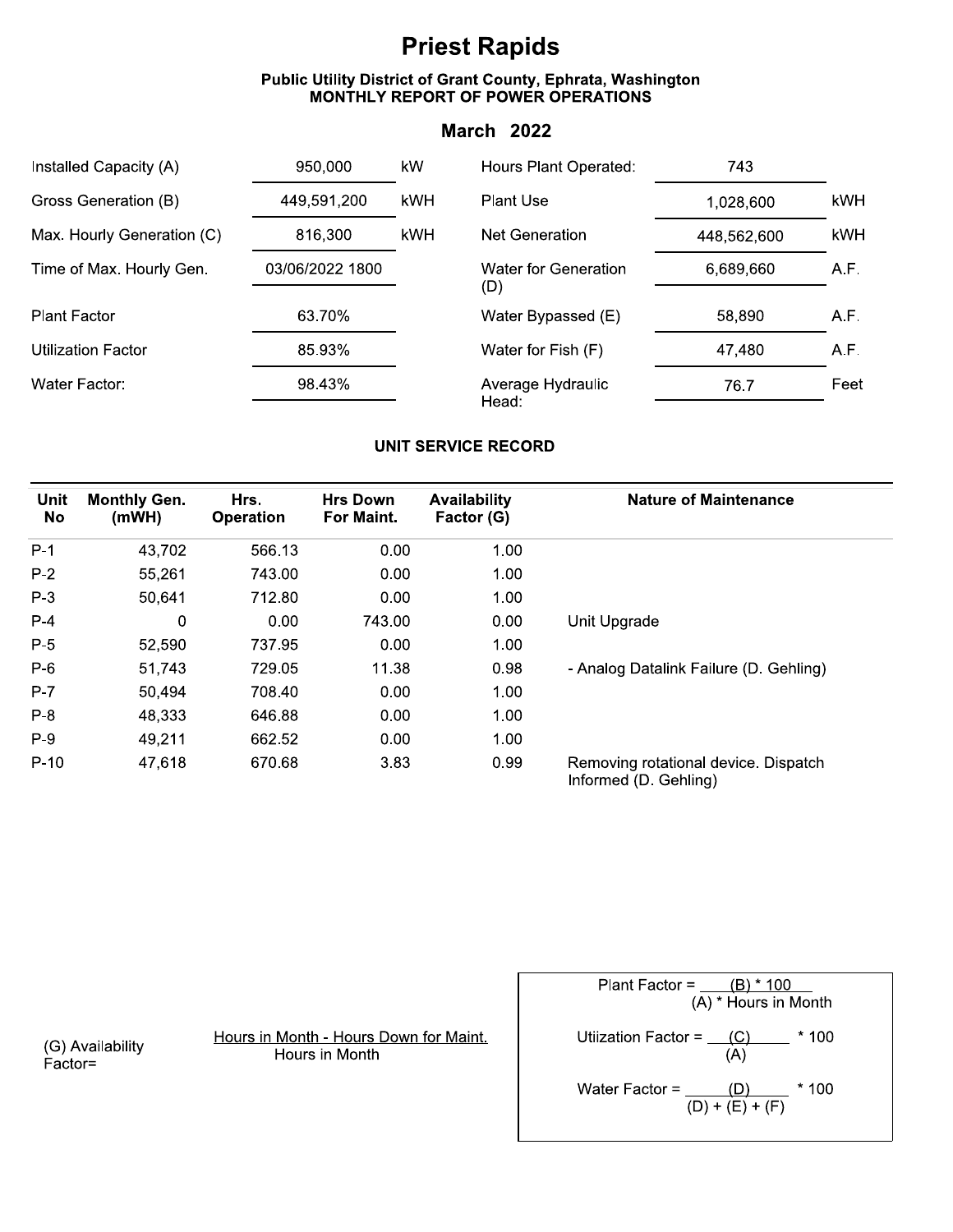| <b>March, 2022</b>                 |                    |         |                          |                                        |                                                               | OTH-Other<br>TRIP - 86E Trip |
|------------------------------------|--------------------|---------|--------------------------|----------------------------------------|---------------------------------------------------------------|------------------------------|
|                                    |                    | Remarks | Unit Upgrade             | - Analog Datalink Failure (D. Gehling) | Removing rotational device. Dispatch Informed (D.<br>Gehling) | THER - Thermal<br>V-Voltage  |
|                                    |                    |         |                          |                                        |                                                               |                              |
| PRIEST<br>RAPIDS<br><b>Plant:</b>  | Relays Operated    | Cause   | $\overline{\mathcal{L}}$ | $\circ$                                | $\overline{1}$                                                | GRD - Ground                 |
|                                    |                    | Type    | <b>HIO</b>               | MAN                                    | <b>MAN</b>                                                    | FREQ - Frequency             |
|                                    | Breaker<br>Circuit | Tripped | 432                      | 632                                    | 1032                                                          |                              |
|                                    |                    | jā      | $\frac{4}{1}$            | $\mathsf{P}\text{-}\mathsf{G}$         | $P-10$                                                        | DIFF - Differential          |
|                                    |                    | Total   | 12016:47                 | 11:23                                  | 3:50                                                          |                              |
|                                    | Duration           | Month   | 743:00                   | 11:23                                  | 3:50                                                          | OC - Overcurrent             |
| <b>Plant Service Interruptions</b> |                    | Time    | 0000                     | 2048                                   | 0800                                                          | MAN - Manual                 |
|                                    |                    | Date    | 03/01/2022               | 03/03/2022                             | 03/08/2022                                                    | Relay Types:                 |

04/05/2022 07:54:59 AM

Causes: 1 Lightning 2 All other weather 3 Trees, etc. into line 4 Malicious damage 5 Line down 6 Defective equipment 7 Inadequate system 8 Trouble on another system 9<br>Operation error 10 Relay error 12 Cause unknown 11 Prea

Page 1 of 1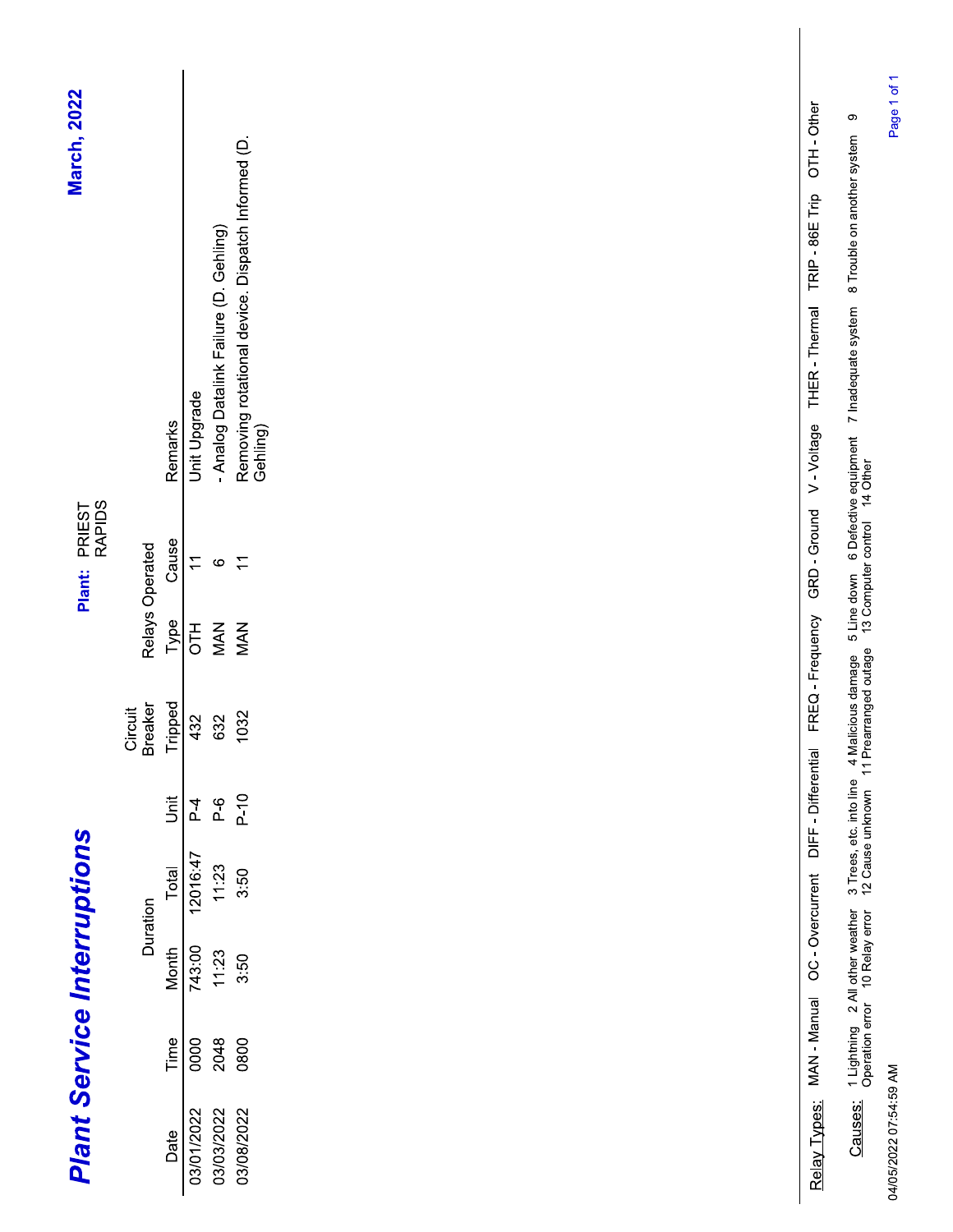**PRIEST RAPIDS POWERPLANT GENERATION SUMMARY<br>MARCH 2022** 

|                                                       |                                  | GENERATION (MWH)            |                                 |            | <b>MAINTENANCE HOURS</b> |
|-------------------------------------------------------|----------------------------------|-----------------------------|---------------------------------|------------|--------------------------|
| <b>UNIT</b>                                           | INSTALLED CAPACITY<br>100% RATED | <b>CURRENT</b>              | УTD                             | CURRENT    | УTD                      |
| $\overline{P}$                                        | 95.00                            | 43,702                      | 157,488                         | 0.00       | 39.72                    |
| $P-2$                                                 | 95.00                            | 55,261                      | 165,392                         | 0.00       | 39.80                    |
| <u>բ 3</u>                                            | 95.00                            | 50,641                      | 160,309                         | 0.00       | 34.65                    |
| $\overline{4}$                                        | 95.00                            | $\circ$                     | $\circ$                         | 743.00 (A) | 2,159.00                 |
| բ 7<br>Մ                                              | 95.00                            | 52,590                      | 165,803                         | 0.00       | 0.00                     |
| $\overline{P}$                                        | 95.00                            | 51,743                      | 164,886                         | 11.38(B)   | 11.38                    |
| P-7                                                   | 95.00                            | 50,494                      | 163,339                         | 0.00       | 0.00                     |
| <u>գ</u>                                              | 95.00                            | 48,333                      | 157,746                         | 0.00       | 39.87                    |
| ი<br>ს                                                | 95.00                            | 49,211                      | 159,603                         | 0.00       | 7.65                     |
| $P-10$                                                | 95.00                            | 47,618                      | 159,385                         | $3.83($ C) | 11.48                    |
| <b>NET GENERATION:</b><br>PROJECT TOTAL<br>PLANT USE: | 950.00                           | 449,593<br>1,029<br>448,564 | 1,453,951<br>1,451,540<br>2,411 | 758.21     | 2,343.55                 |

# PLANT RATING CURVE CAPACITY BASED ON 40 YR WATER

912,300

(A) Turbine/generator rehabilitation<br>(B) Analog datalink failure<br>(C) Removing rotational device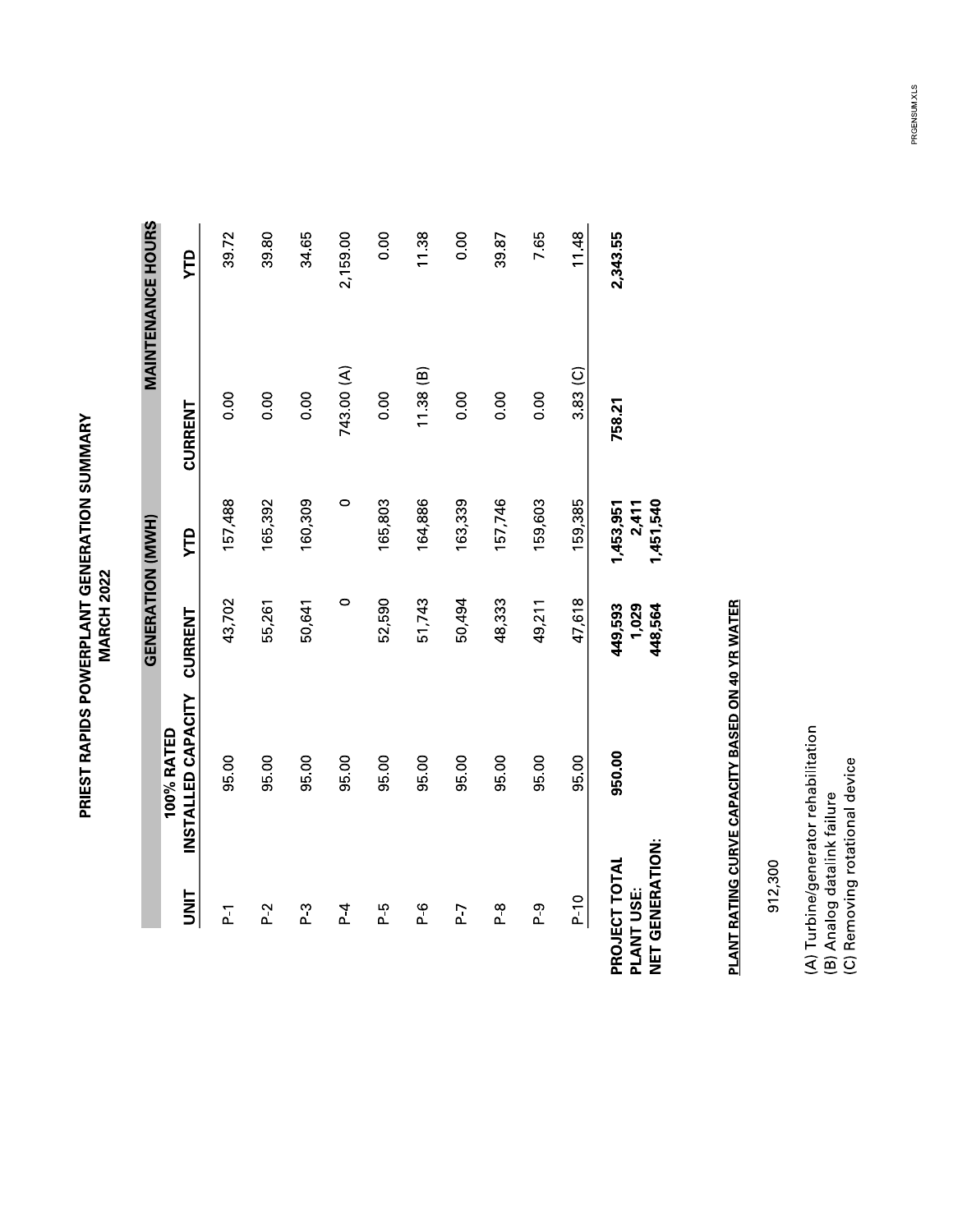## **PRIEST RAPIDS POWERPLANT<br>WATER UTILIZATION<br>MARCH 2022**

EQUIVALENT ENERGY (MWH) WATER UTILIZED (ACRE FEET)

| TOTAL RIVER FLOW          | 6,796,030 | 456,740 |
|---------------------------|-----------|---------|
| WATER FOR GENERATION      | 6,689,660 | 449,591 |
| WATER FOR FISH FACILITIES | 47,480    | 3,191   |
| WATER FOR FISH SPILL      |           |         |
| WATER SPILLED             | 58,890    | 3,958   |